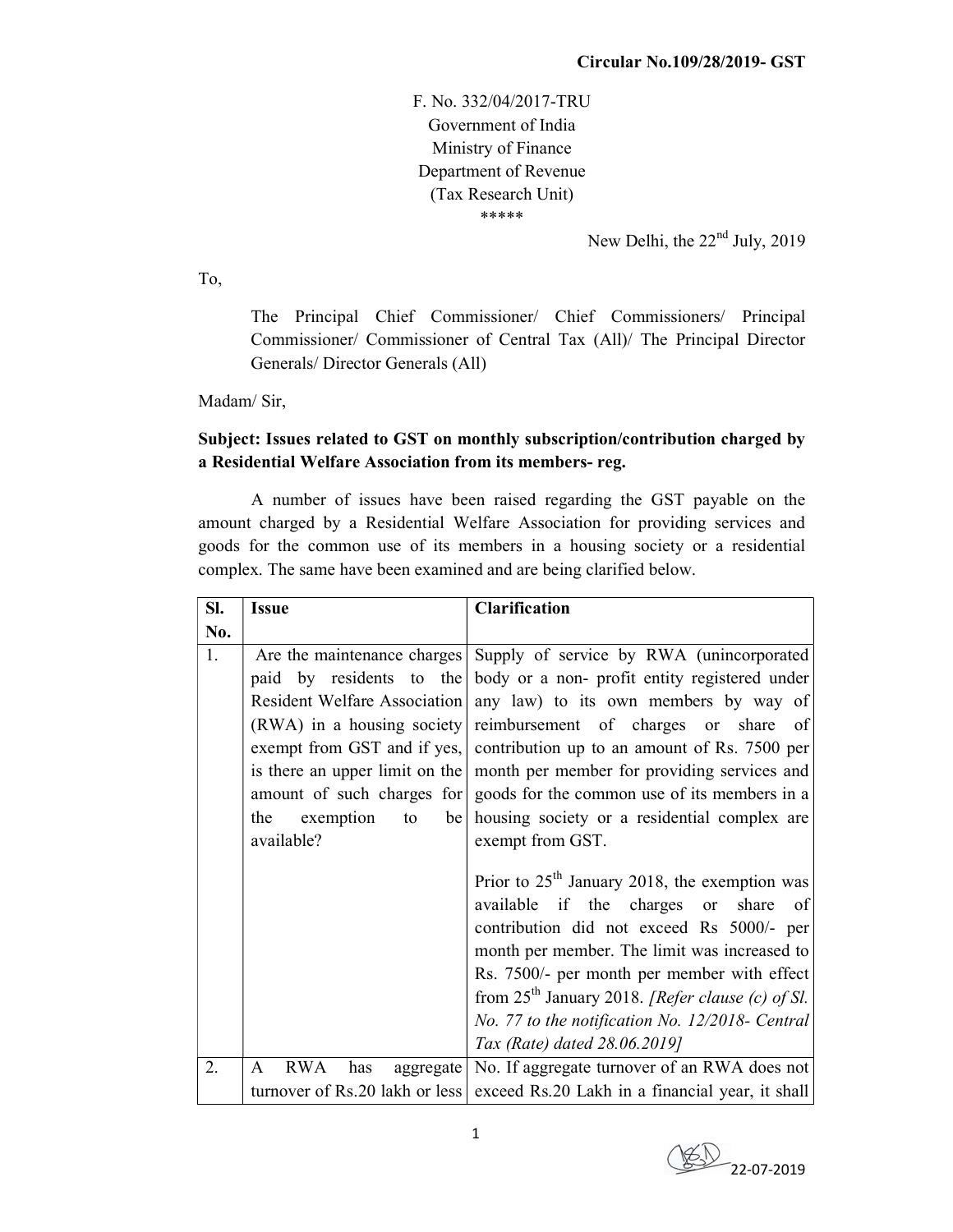|    | a financial year. Is it not be required to take registration and pay<br>in |                                                                                                                                                                                         |                                                  |         |
|----|----------------------------------------------------------------------------|-----------------------------------------------------------------------------------------------------------------------------------------------------------------------------------------|--------------------------------------------------|---------|
|    | required to take registration                                              |                                                                                                                                                                                         | GST even if the amount of maintenance            |         |
|    | and pay GST on maintenance                                                 |                                                                                                                                                                                         | charges exceeds Rs. 7500/- per month per         |         |
|    | charges if the amount of such                                              | member.                                                                                                                                                                                 |                                                  |         |
|    | charges is more than Rs.                                                   |                                                                                                                                                                                         |                                                  |         |
|    | $7500/-$<br>month<br>per<br>per                                            |                                                                                                                                                                                         | RWA shall be required to pay GST on monthly      |         |
|    | member?                                                                    |                                                                                                                                                                                         | subscription/ contribution charged from its      |         |
|    |                                                                            |                                                                                                                                                                                         | members, only if such subscription is more       |         |
|    |                                                                            |                                                                                                                                                                                         | than Rs. 7500/- per month per member and the     |         |
|    |                                                                            |                                                                                                                                                                                         | annual aggregate turnover of RWA by way of       |         |
|    |                                                                            |                                                                                                                                                                                         | supplying of services and goods is also Rs. 20   |         |
|    |                                                                            | lakhs or more.                                                                                                                                                                          |                                                  |         |
|    |                                                                            | Annual                                                                                                                                                                                  | Monthly                                          | Whether |
|    |                                                                            | of<br>turnover                                                                                                                                                                          | maintenance                                      | exempt? |
|    |                                                                            | <b>RWA</b>                                                                                                                                                                              | charge                                           |         |
|    |                                                                            | More                                                                                                                                                                                    | than $\vert$ More than Rs.                       | No      |
|    |                                                                            | Rs. 20 lakhs                                                                                                                                                                            | $7500/-$<br>Rs. 7500/-<br>$\alpha$               | Yes     |
|    |                                                                            |                                                                                                                                                                                         | less                                             |         |
|    |                                                                            | Rs. 20 lakhs<br>or less                                                                                                                                                                 | More than Rs.<br>7500/-                          | Yes     |
|    |                                                                            |                                                                                                                                                                                         | $7500/-$<br>Rs.<br>or l                          | Yes     |
|    |                                                                            |                                                                                                                                                                                         | less                                             |         |
| 3. | Is the RWA entitled to take                                                | RWAs are entitled to take ITC of GST paid by                                                                                                                                            |                                                  |         |
|    | input tax credit of GST paid                                               |                                                                                                                                                                                         | them on capital goods (generators, water         |         |
|    | on input and services used by                                              |                                                                                                                                                                                         | pumps, lawn furniture etc.), goods (taps, pipes, |         |
|    | it for making supplies to its                                              |                                                                                                                                                                                         | other sanitary/hardware fillings etc.) and input |         |
|    | members and use such ITC                                                   |                                                                                                                                                                                         | services such as repair and maintenance          |         |
|    | for discharge of GST liability                                             | services.                                                                                                                                                                               |                                                  |         |
|    | on such supplies where the                                                 |                                                                                                                                                                                         |                                                  |         |
|    | amount charged for such                                                    |                                                                                                                                                                                         |                                                  |         |
|    | supplies is more than Rs.                                                  |                                                                                                                                                                                         |                                                  |         |
|    | $7,500/-$ per<br>month                                                     |                                                                                                                                                                                         |                                                  |         |
|    | per<br>member?                                                             |                                                                                                                                                                                         |                                                  |         |
| 4. |                                                                            |                                                                                                                                                                                         | As per general business sense, a person who      |         |
|    | Where a person owns two or                                                 |                                                                                                                                                                                         |                                                  |         |
|    | more flats in the housing                                                  | owns two or more residential apartments in a<br>housing society or a residential complex shall                                                                                          |                                                  |         |
|    | residential<br>society<br>or                                               |                                                                                                                                                                                         |                                                  |         |
|    | complex, whether the ceiling                                               | normally be a member of the RWA for each<br>residential<br>apartment<br>him<br>owned<br>by<br>separately. The ceiling of Rs. 7500/- per<br>month per member shall be applied separately |                                                  |         |
|    | of Rs. 7500/- per month per                                                |                                                                                                                                                                                         |                                                  |         |
|    | member on the maintenance                                                  |                                                                                                                                                                                         |                                                  |         |
|    | for the exemption to be                                                    |                                                                                                                                                                                         |                                                  |         |
|    | available shall be applied per                                             |                                                                                                                                                                                         | for each residential apartment owned by him.     |         |
|    | residential apartment or per                                               |                                                                                                                                                                                         |                                                  |         |
|    | person?                                                                    |                                                                                                                                                                                         | For example, if a person owns two residential    |         |
|    |                                                                            |                                                                                                                                                                                         | apartments in a residential complex and pays     |         |